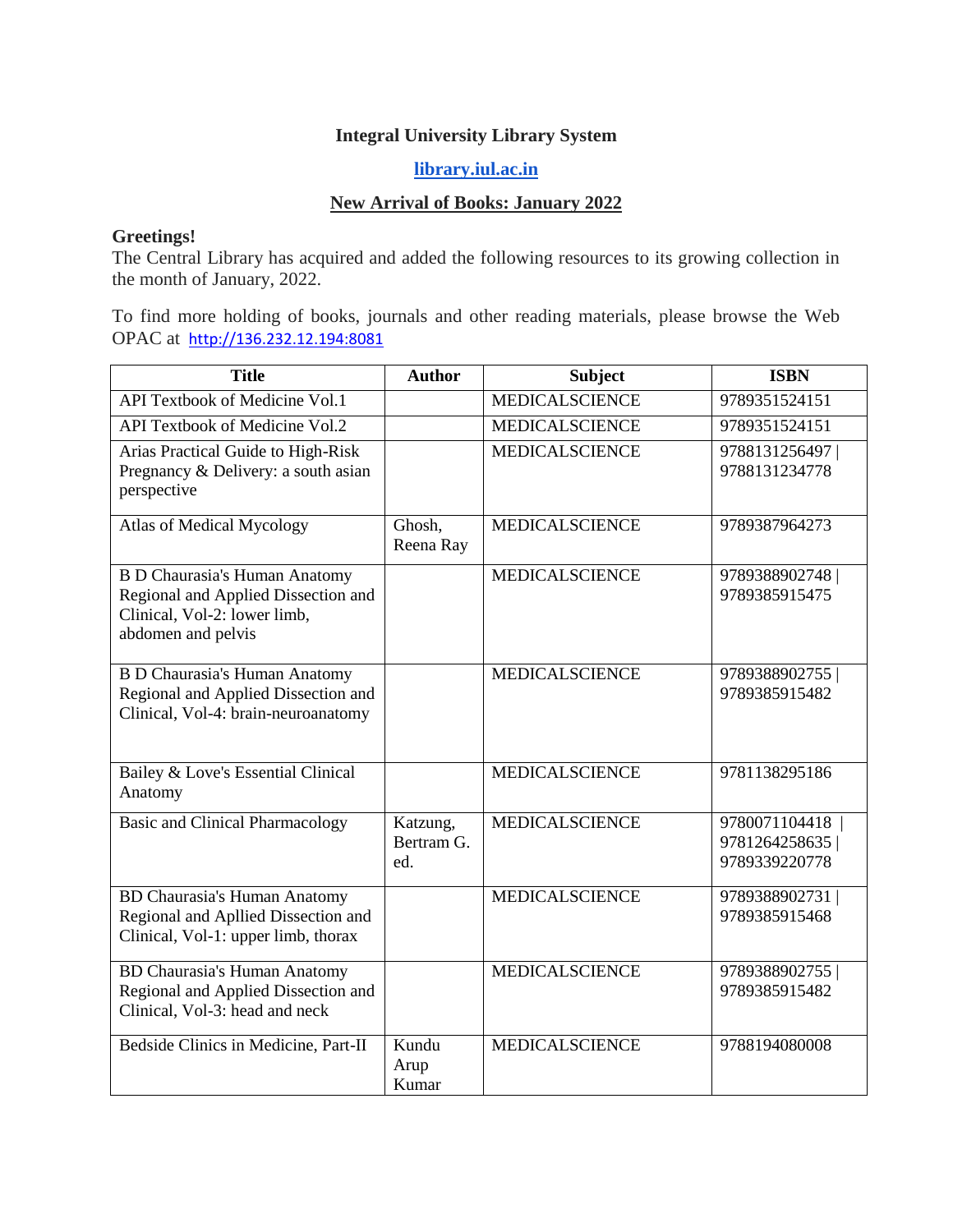| Berek & Novak's Gynecology<br>Essentials                                                                  | Berek,<br>Jonathan S.            | <b>MEDICALSCIENCE</b>               | 9789389859676                  |
|-----------------------------------------------------------------------------------------------------------|----------------------------------|-------------------------------------|--------------------------------|
| Berne & Levy Physiology                                                                                   |                                  | <b>MEDICALSCIENCE</b>               | 9788131252031                  |
| Calculation of Drug Dosages : a work<br>text                                                              | Ogden,<br>Shweila J.             | <b>MEDICALSCIENCE</b>               | 9780323551281<br>9780323077538 |
| Case Discussions in Obstetrics &<br>Gynecology                                                            |                                  | <b>MEDICALSCIENCE</b>               | 9789350251294                  |
| <b>Clinical Application of Mechanical</b><br>Ventilation                                                  | Chang,<br>David W                | <b>MEDICALSCIENCE</b>               | 9788131525142                  |
| <b>Clinical Biochemistry: Lecture</b><br><b>Notes</b>                                                     | Rae, Peter                       | <b>MEDICALSCIENCE</b>               | 9781119248682                  |
| Clinical Biochemistry: an illustrated<br>colour text                                                      | Murphy,<br>Michael               |                                     | 9780702072987                  |
| <b>Clinical Chemistry</b>                                                                                 | Marshall<br>William<br>J.[et.al] | <b>MEDICALSCIENCE</b>               | 9780702079306                  |
| <b>Clinical ENT</b>                                                                                       | Shah, Neha                       | <b>MEDICALENT</b>                   | 9789389688863                  |
| <b>Clinical ENT</b>                                                                                       | Shah, Neha                       | <b>MEDICALENT</b>                   | 9789389688863                  |
| <b>Collaborative Web Development:</b><br>Strategies and Best Practices for<br>Web Teams                   | Burdman,<br>Jessica              | <b>COMPUTERAPPLICATION</b>          | 9788177583267                  |
| Corneal Infection and Inflammation:<br>a colour atlas                                                     |                                  | <b>MEDICALSCIENCE</b>               | 9780367761561                  |
| Criminalities; an introduction to<br>forensic science                                                     | Saferstein<br>Richard            | MEDICALFORENSIC                     | 9781292062020                  |
| Critical Care Update 2021                                                                                 |                                  | <b>MEDICALSCIENCE</b>               | 9789390595877                  |
| <b>Cross Sectional Imaging Made Easy</b>                                                                  | Singh,<br>Hariqbal               | <b>MEDICALSCIENCE</b>               | 9789350251959                  |
| <b>Cross Sectional Imaging Made Easy</b>                                                                  | Singh,<br>Hariqbal               | <b>MEDICALSCIENCE</b>               | 9789350251959                  |
| Davidson's Essentials of Medicine                                                                         |                                  | MEDICALCOMMUNITYME<br><b>DICINE</b> | 9780702078767                  |
| Davidson's Principles and Practice of<br>Medicine                                                         |                                  | <b>MEDICALSCIENCE</b>               | 9780702070273                  |
| Diabetes Mellitus : analysis and<br>advancement                                                           |                                  | <b>MEDICALSCIENCE</b>               | 9789388108485                  |
| <b>Evidence-Based Physical Therapy</b><br>for the Pelvic Floor: bridging<br>science and clinical practice |                                  | <b>PHYSIOTHERAPY</b>                | 9780702044434                  |
| Film and Video Editing Theory; how<br>editing creates meaning                                             | Frierson<br>Michael              | <b>MASSCOMMUNICATION</b>            | 9781138202078                  |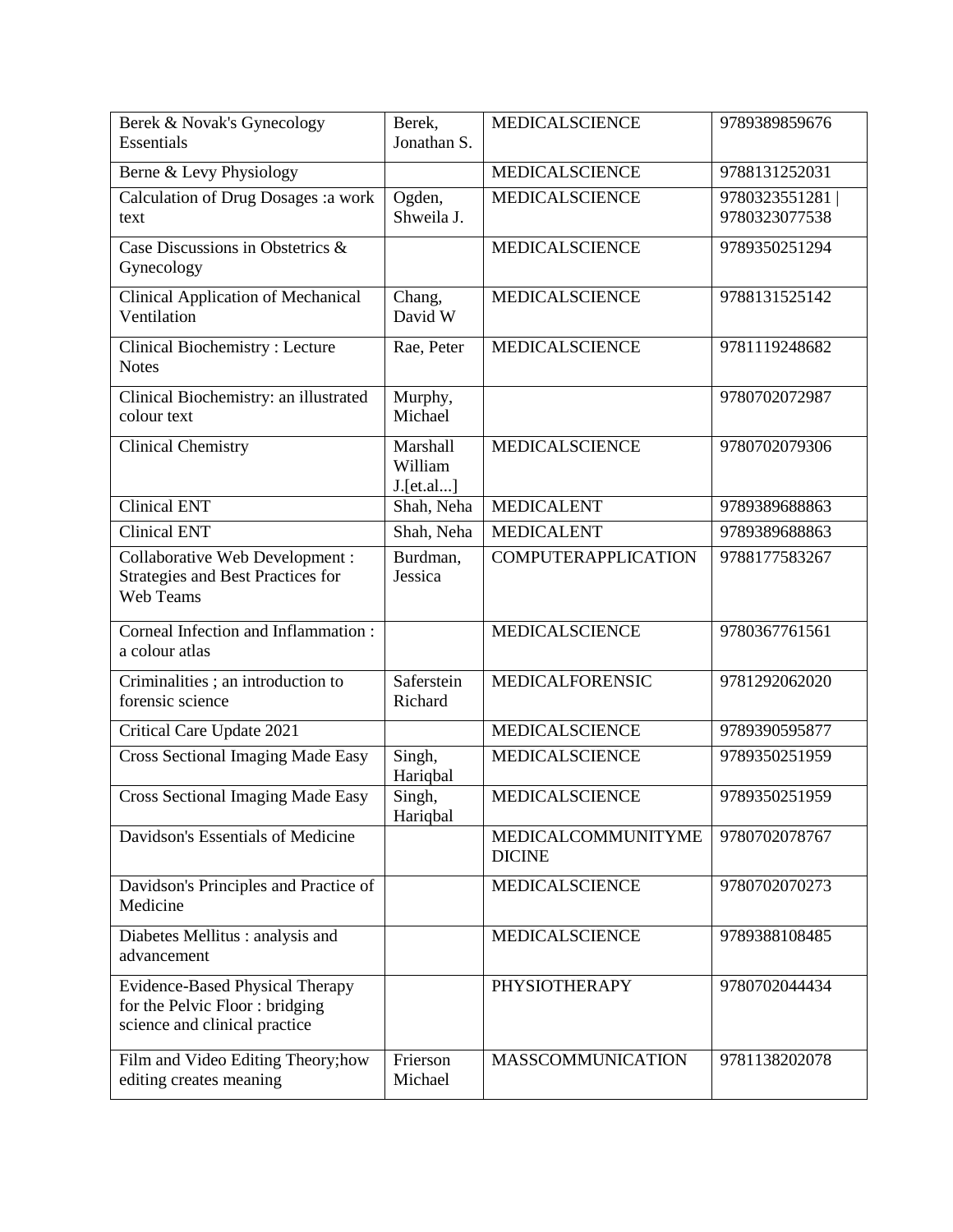| Fluid, Electrolyte, Metabolic and<br><b>Respiratory Acid-Base Management</b>     | Vimala, A                      | <b>MEDICALSCIENCE</b>      | 9789351521938                   |
|----------------------------------------------------------------------------------|--------------------------------|----------------------------|---------------------------------|
| Functional Atlas of the Human<br><b>Fascial System</b>                           | <b>Stecco</b><br>Carla         | <b>PHYSIOTHERAPY</b>       | 9780702044304                   |
| Guyton and Hall Textbook of<br><b>Medical Physiology</b>                         | Hall, John<br>E.               | MEDICALPHYSIOLOGY          | 9788131257739                   |
| Hair Loss : a primer for practitioners                                           | Sardana,<br>Kabir              | <b>MEDICALSCIENCE</b>      | 9789385915727                   |
| Handbook of Obstetric and<br>Gynecologic Emergencies                             |                                | <b>NURSING</b>             | 9789388696647                   |
| Handbook of Print Media;<br>technologies and production methods                  |                                | <b>MASSCOMMUNICATION</b>   | 3540673261                      |
| Handbook of Sleep Medicine                                                       |                                | <b>MEDICALSCIENCE</b>      | 9788184735987                   |
| <b>High Resolution Computed</b><br>Tomography of the Lungs: a<br>practical guide | Karthikeya<br>n, D.            | <b>MEDICALSCIENCE</b>      | 9789350904084                   |
| <b>HIV/AIDS</b> Test and Treat                                                   |                                | <b>MEDICALSCIENCE</b>      | 9789352703876                   |
| <b>IADVL</b> Recent Advances in<br>Dermatology                                   |                                | <b>MEDICALSCIENCE</b>      | 9789385891229                   |
| <b>Iadyl's Concise Textbook of</b><br>Dermatology                                |                                | <b>MEDICALSCIENCE</b>      | 9789352707621                   |
| <b>Illustrated Textbook of Dermatology</b>                                       | Pasricha JS                    | <b>MEDICALSCIENCE</b>      | 9789350904527                   |
| Illustrated Textbook, Ear, Nose &<br>Throat, Head and Neck Surgery               | Shrivastav<br>Rakesh<br>Prasad | <b>MEDICALSCIENCE</b>      | 9789351523567                   |
| <b>Infertility Management Made Easy</b>                                          |                                | <b>MEDICALSCIENCE</b>      | 9789390020836                   |
| <b>Inteliectual Property Rights</b>                                              |                                | <b>COMPUTERAPPLICATION</b> | 9788183871648                   |
| Joplings's Handbook of Leprosy                                                   |                                | <b>DISEASE</b>             | 9789389688115                   |
| Kanski's Clinical Ophthalmology: a<br>systematic approach                        | Salmon,<br>John F.             | MEDICALOPHTHALMOLO<br>GY   | 9780702077128                   |
| Katzung and Trevor's Pharmacology:<br>examination and board review               | Katzung,<br>Bertram G.<br>ed.  | <b>MEDICALSCIENCE</b>      | 9780070142008,<br>9781260288483 |
| Learning Practical Pharmacology for<br>Undergraduates                            | Sindhu,<br>Suyog               | <b>MEDICALSCIENCE</b>      | 9789350251072                   |
| LeoSchamroth: an introduction to<br>Electrocardiography                          |                                | <b>MEDICALSCIENCE</b>      | 9788126538973                   |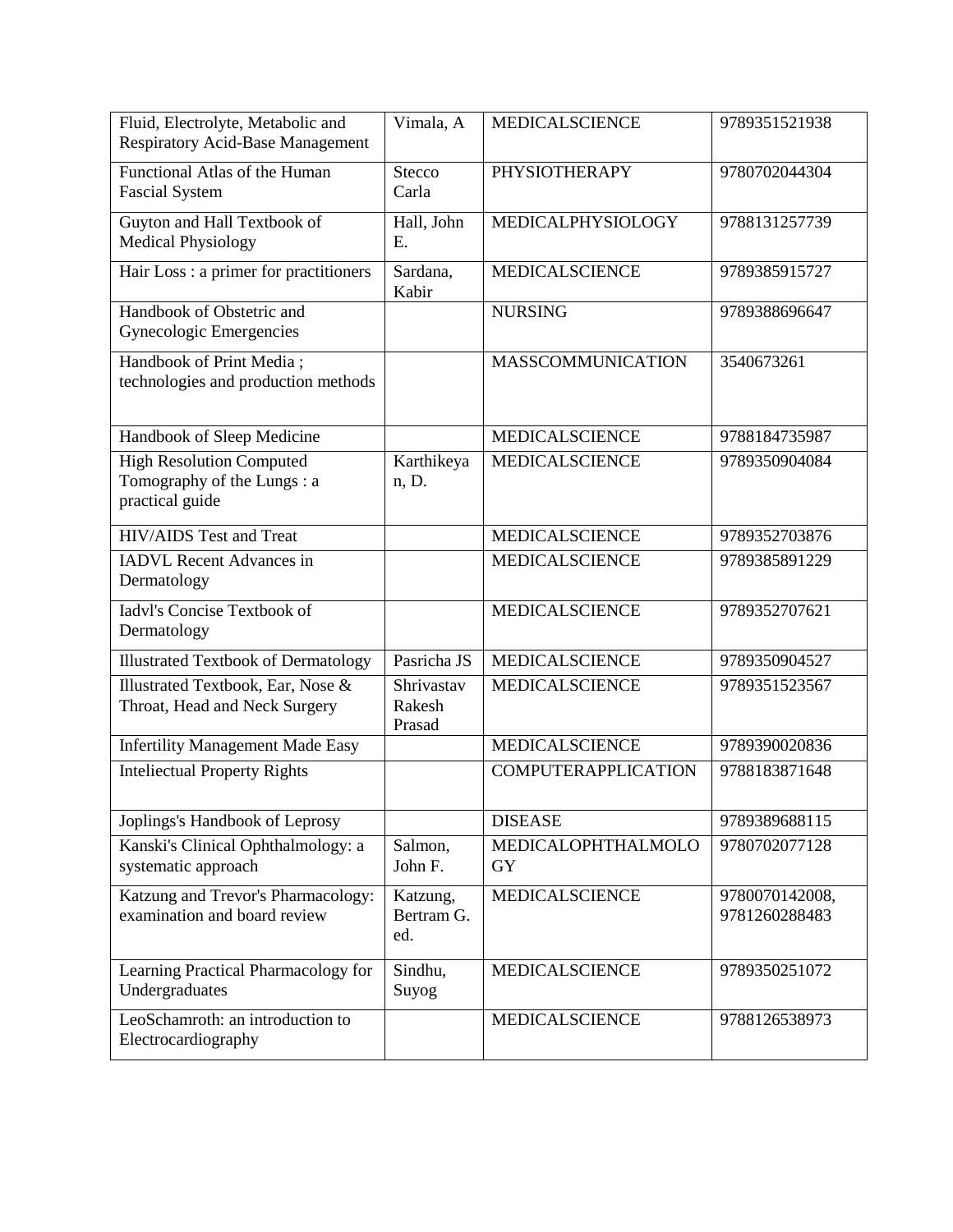| Lewis's Medical-Surgical Nursing:<br>assessment and management of                              | Lewis,<br>Sharon L.         | <b>NURSING</b>        | 9788131253311<br>9788131210697 |
|------------------------------------------------------------------------------------------------|-----------------------------|-----------------------|--------------------------------|
| clinical problems, Vol-I                                                                       |                             |                       |                                |
| <b>Lichen Planus</b>                                                                           |                             | <b>MEDICALSCIENCE</b> | 9789350904572                  |
| <b>Manual of Tuberculosis</b>                                                                  | Prasad<br>Rajendra          | <b>MEDICALSCIENCE</b> | 9789351522225                  |
| Marino's the ICU Book                                                                          | Marino,<br>Paul L.          | <b>MEDICALSCIENCE</b> | 9789351291305                  |
| <b>Marriott's Practical</b><br>Electrocardiography                                             | <b>Strauss</b><br>David G.  | <b>MEDICALSCIENCE</b> | 9781496397454                  |
| <b>MDR</b> and <b>XDR</b> Tuberculosis                                                         | Prasad<br>Rajendra          | <b>MEDICALSCIENCE</b> | 9789351522201                  |
| Medico-Legal Aspects of<br><b>Dermatology Plastic Surgery</b>                                  |                             | <b>MEDICALSCIENCE</b> | 9789352708970                  |
| Medico-legal Aspects of<br><b>Dermatology Plastic Surgery</b>                                  |                             | <b>MEDICALSCIENCE</b> | 9789352708970                  |
| Muscle and Bone Palpation; manual<br>with trigger points, referral patterns,<br>and stretching | Muscolino<br>Joseph E       | <b>PHYSIOTHERAPY</b>  | 9780323221962                  |
| Musculoskeletal Examination and<br>Assessment: a handbook for<br>therapists                    |                             | <b>PHYSIOTHERAPY</b>  | 9780702067174                  |
| Park's Textbook of Preventive and<br>Social Medicine                                           | Park, K.                    | <b>MEDICALSURGERY</b> | 9789382219163<br>9789382219156 |
| Pharmaceutical Chemistry-II                                                                    | Charde<br>Manoj S.          | <b>MEDICALSCIENCE</b> | 9789389863406                  |
| Poisoning in Children                                                                          |                             | <b>MEDICALSCIENCE</b> | 9789350257739                  |
| Postgraduate Orthopedics;an exam<br>prepartory manual                                          | Varshney<br>Manish<br>Kumar | <b>MEDICALSCIENCE</b> | 9789354654862                  |
| <b>Practical Clinical Biochemistry</b><br>:methods and interpretations                         | Chawla,<br>Ranjna           | <b>MEDICALSCIENCE</b> | 9788180611087<br>9789350909423 |
| Practical Manual of Experimental<br>and Clinical Pharmacology                                  | Medhi,<br><b>Bikash</b>     | <b>MEDICALSCIENCE</b> | 9789386150721                  |
| Practical Tips for Infertility<br>Management                                                   |                             | <b>MEDICALSCIENCE</b> | 9789351528838                  |
| Principles and Techniques in<br>Histology Microscopy and<br>Photomicrography                   | Singh, D.R.                 | MEDICALSCIENCE        | 9789387085800<br>9788123909509 |
| Principles of Muscloskeltal<br><b>Treatment and Management</b>                                 |                             | <b>PHYSIOTHERAPY</b>  | 9780702067198                  |